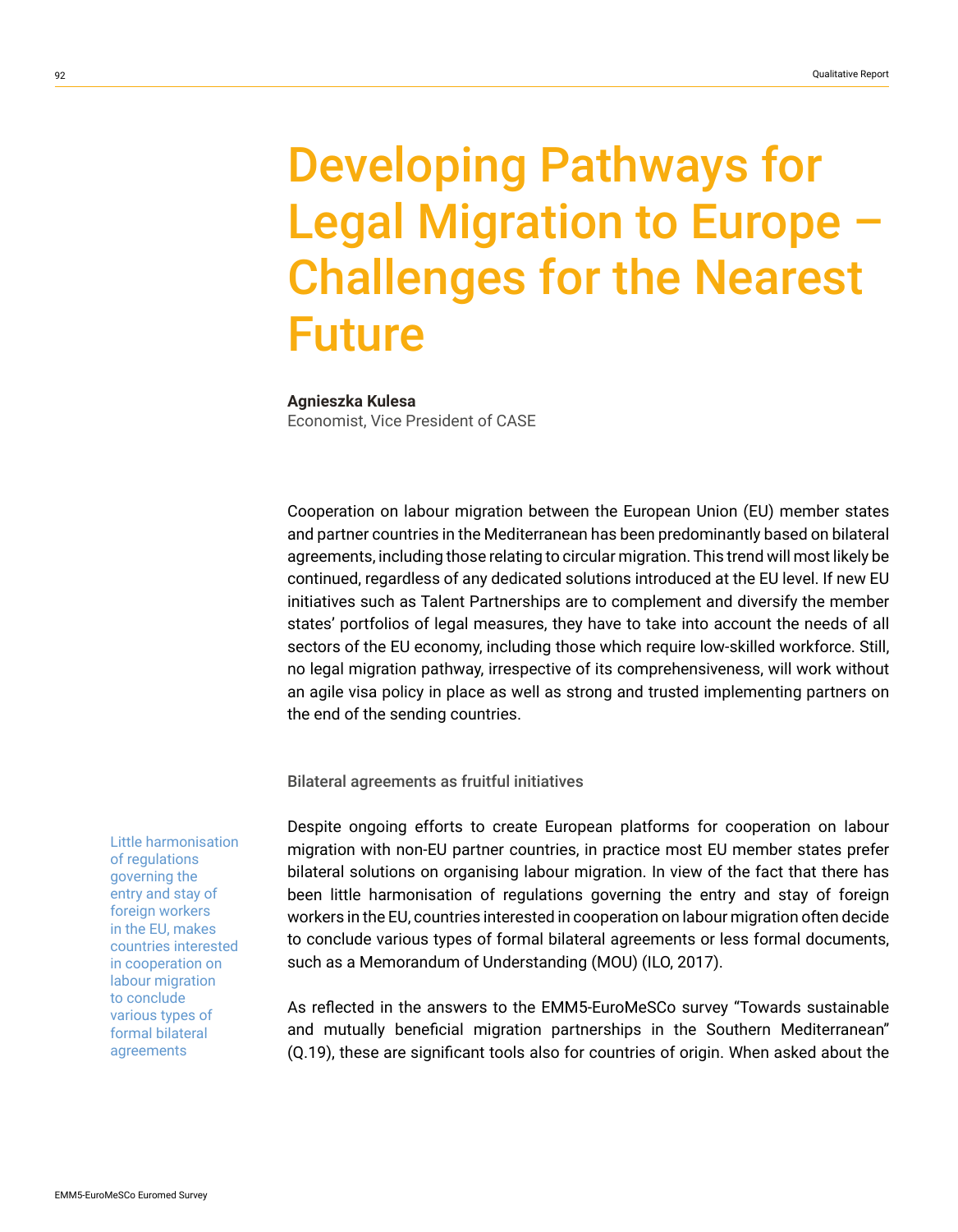most fruitful initiative in the area of labour mobility cooperation with the EU and EU member states, some respondents from Morocco pointed out "Moroccan women workers in agricultural fields in Spain". Such travels abroad, in particular to work in the strawberry harvest, have been organised in the framework of the Morocco-Spain Agreement on Labour of 25 July 2001. The agreement permits thousands of seasonal Moroccan workers – so-called temporeras – to support the annual harvest in Spain, and especially in Huelva province. Surprisingly, the agreement was indicated as a fruitful initiative despite the alleged violations of workers' rights and sexual abuse (Gianaris, 2020; women's link worldwide, 2019), although some respondents noted that "working conditions should be improved".

A related initiative mentioned in the context of organising seasonal migration to Spain was the Framework Partnership Agreement between the Moroccan National Agency for the Promotion of Employment and Skills (ANAPEC, Agence Nationale de Promotion de l'Emploi et des Compétences) and the Municipality of Cartaya of July 2006. The agreement had its origins in the 2005 project of Cartaya, one of the main strawberry-producing villages in the province of Huelva, called "Comprehensive and Ethical Management for Circular Migration" (Aeneas-Cartaya) and funded by the European Commission (EC). With this project Cartaya proposed to take a leading role in the establishment of a system to manage the flow of temporary labour between the province of Huelva and Morocco. The project, which lasted from late 2005 to mid-2008, facilitated issuing of more than 21,000 work and residence permits for seasonal workers (González Enríquez, 2013, p. 129).

In case of Tunisia the respondents pointed out as fruitful initiatives the agreements signed with Germany following the 2011 revolution when both countries began to look for new opportunities to promote labour mobility to meet their employment needs (ILO, 2017, p. 24). The agreements signed to date by both countries concern especially the health and technological sectors. In addition to that, the need for suitable solutions facilitating circular migration between Tunisia and the EU was also underlined.

Responses provided by the surveyed representatives of the government, civil society and academia from Morocco and Tunisia indicate the importance of initiatives related to organising circular migration. Yet, the legal solutions adopted in the EU completely ignore provisions which may stimulate circular migration. The exception is the seasonal directive (Directive 2014/36/EU of the European Parliament and of the Council of 26 February 2014 on the conditions of entry and stay of third-country nationals for the purpose of employment as seasonal workers), where some elements aimed at promoting this type of migration can be found. This presumably reinforces even more the willingness of the countries concerned to introduce bilateral solutions.

Responses provided by the surveyed representatives of the government, civil society and academia from Morocco and Tunisia indicate the importance of initiatives related to organising circular migration. Yet, the legal solutions adopted in the EU completely ignore provisions which may stimulate circular migration.

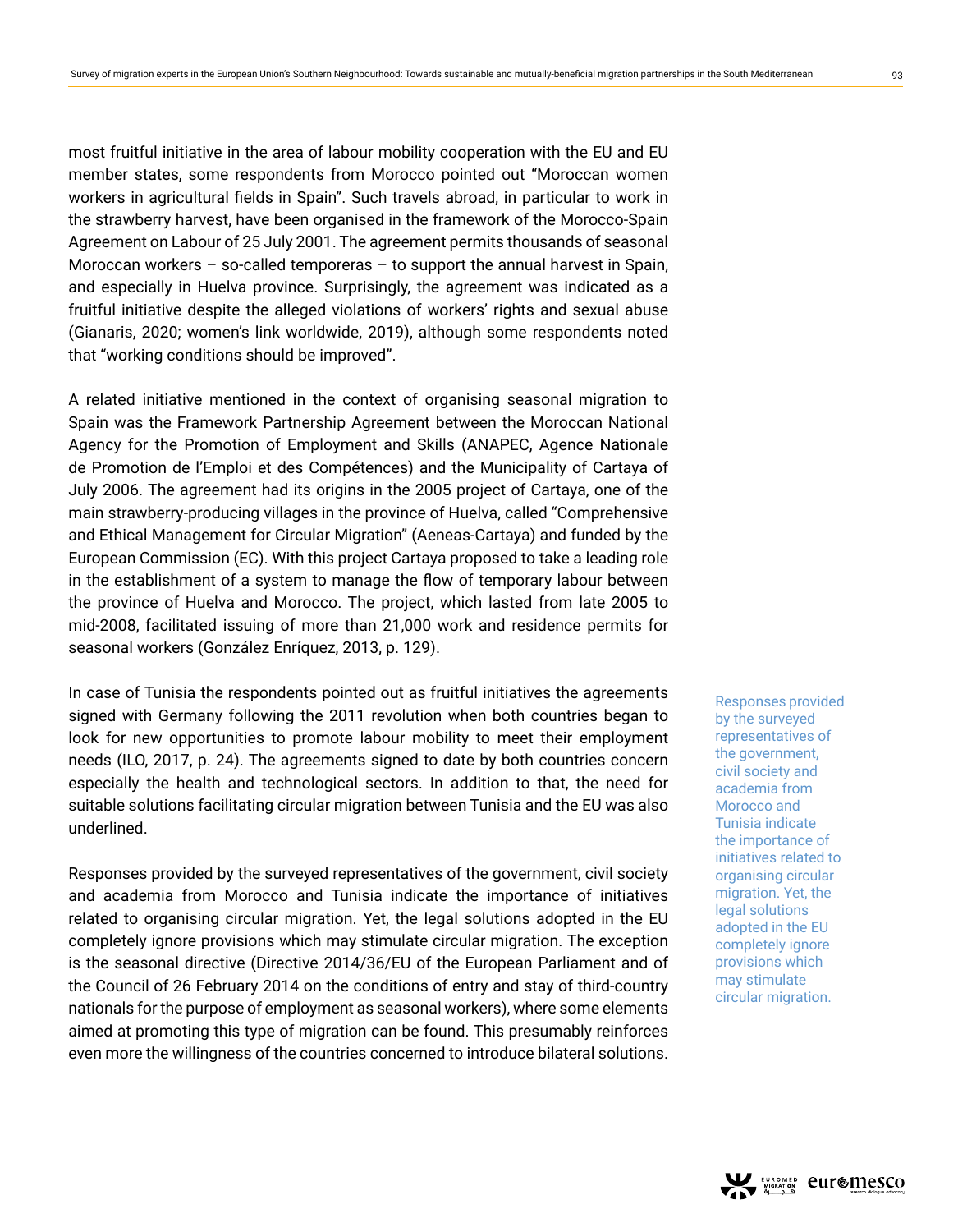Noteworthy, none of the answers provided by respondents from Morocco and Tunisia referred to migration and mobility partnerships concluded by those countries with the EU and its member states (Morocco - in 2013, Tunisia - in 2014) (European Commission, 2013, 2014). Main objectives of the partnerships, as stated in the adopted documents, were to organise legal migration, to effectively fight against irregular immigration and to work towards strengthening the positive effects of migration. Regarding the implementation, the main focus has been, however, on the fight against irregular migration, while the objective of facilitating legal migration of third-country nationals in the EU was effectively neglected.

Significantly, respondents from such countries as Algeria, Palestine, Egypt, Syria, Libya and Jordan had difficulties in naming fruitful initiatives on labour migration with the EU or its member states. The European Union Emergency Trust Fund for Africa and its ambitious Towards a Holistic Approach to Labour Migration Governance and Labour Mobility in North Africa" (THAMM) programme<sup>1</sup> were mentioned. The latter lasts from late 2019 to late 2022 and thus was difficult to evaluate at the moment of conducting the survey.

## Talent Partnerships – a remedy for current ills?

In June 2021 Talent Partnerships were launched under the EU's New Pact on Migration and Asylum as a key initiative to enhance legal pathways to the EU. The aim of the effort, as stated by the EC, is "to provide a comprehensive policy framework, as well as funding support to boost mutually beneficial international mobility based on better matching of labour market needs and skills between the EU and partner countries" (European Commission (a)). Talent Partnerships are planned to be open to students, graduates and skilled workers. Their main idea is to match job offers in EU countries with skills of migrant workers. They will be modelled on existing pilot projects under the Mobility Partnership Facility (MPF) and the above-mentioned THAMM programme.

The expectations towards Talent Partnerships on the end of sending countries are mainly that those instruments would generate domestic market opportunities through creation and development of businesses, enhance the transfer of professional qualifications, skills and experience abroad and foster potential for international networks and supply chains through diaspora linkages (Q.21).

The expectations towards Talent **Partnerships** on the end of sending countries are mainly that those instruments would generate domestic market opportunities

Respondents from such countries as Algeria, Palestine, Egypt, Syria, Libya and Jordan had difficulties in naming fruitful initiatives on labour migration with the EU or its member states

<sup>1</sup> The programme encompasses Morocco, Tunisia, Algeria, Libya and Egypt. For more information please visit: [https://ec.europa.eu/](https://ec.europa.eu/trustfundforafrica/region/north-africa/regional/towards-holistic-approach-labour-migration-governance-and-labour_en) [trustfundforafrica/region/north-africa/regional/towards-holistic-approach-labour-migration-governance-and-labour\\_en](https://ec.europa.eu/trustfundforafrica/region/north-africa/regional/towards-holistic-approach-labour-migration-governance-and-labour_en).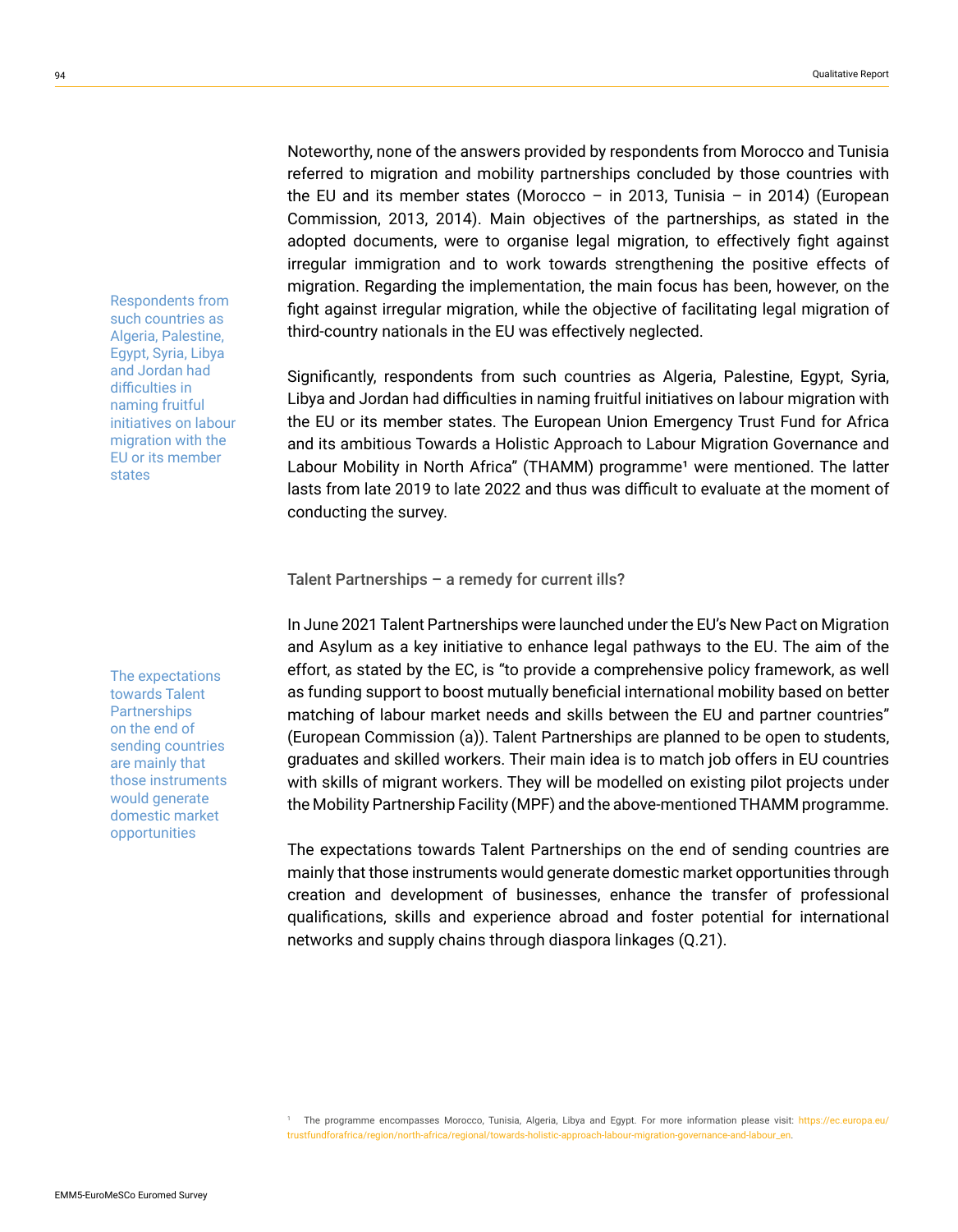#### GRAPH 1

Q.21 Talent partnerships is a paradigm that the EU wants to pursue as a channel to support legal migration and mobility cooperation with your country. In your opinion, what could be the main benefits for your country?



Source: Compiled by the IEMed based on the results of the EMM5-EuroMeSCo Euromed Survey

They are largely coherent with the responses to the question on priority domains of existing cooperation with the EU on legal migration, which according to the survey should be improved (Q.20) – except for one: "circular schemes of labour mobility" (see graph 2). As such schemes can to relate to high skilled workers, most frequently they facilitate mobility of low-skilled migrants, including to the farming sector. In fact, many migrants in the EU are now employed in low-skilled professions, and Talent Partnerships – an instrument which is not addressed to this group – will have to face the challenge of matching demand in sectors requiring such workforce.

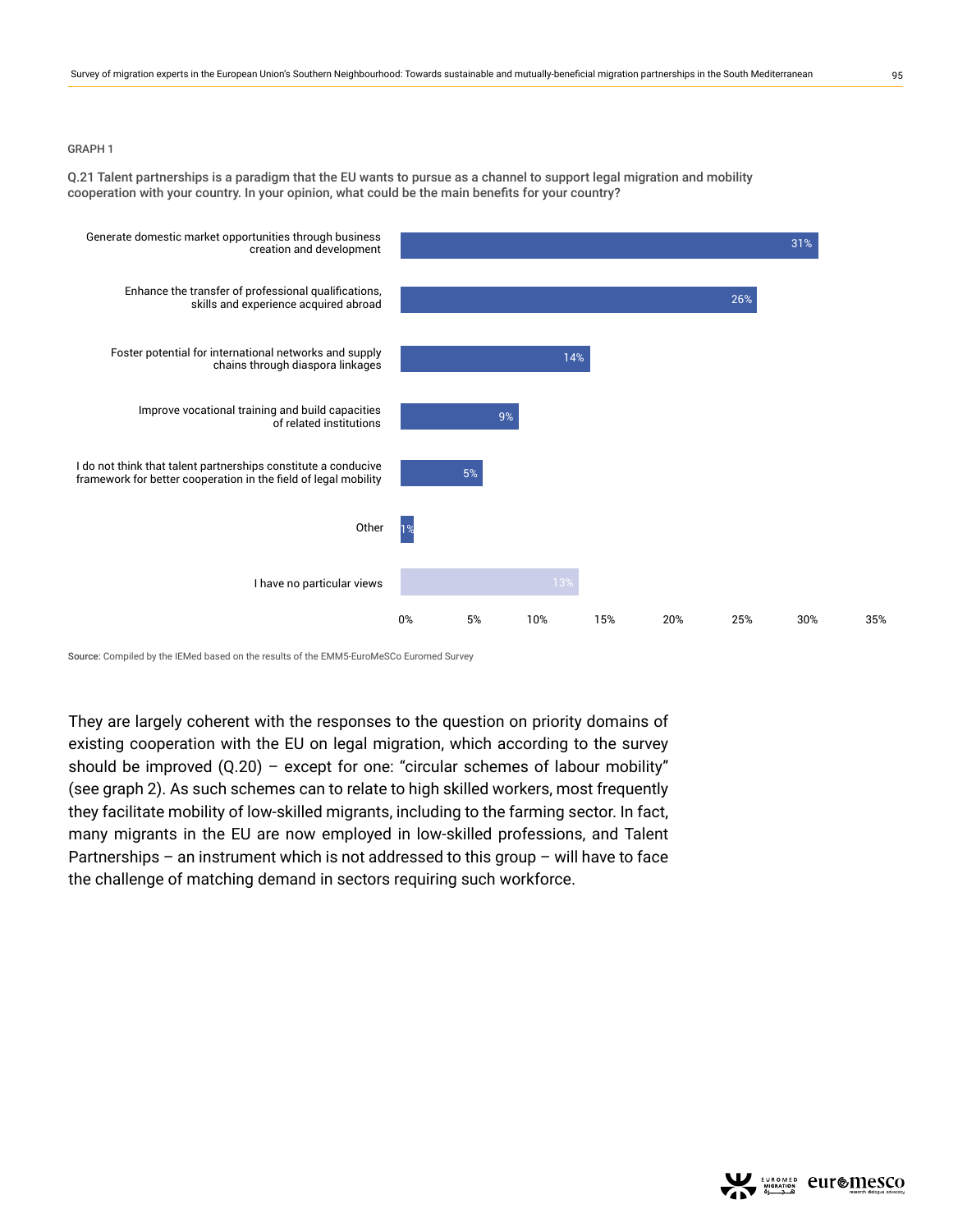#### GRAPH 2

#### Q.20 In which domains should cooperation with the EU be improved in priority?



Source: Compiled by the IEMed based on the results of the EMM5-EuroMeSCo Euromed Survey

The implementation of migration and mobility partnerships and the experiences of the MPF [shows that] only a narrow group of EU states has been interested in developing larger initiatives with partner countries.

At the same time, the analysis of the survey responses indicates a pressing need to operationalise Talent Partnerships and to provide partner countries with a more comprehensive information on this instrument. Indeed, when asked about initiatives which could improve cooperation on developing pathways for legal migration to Europe beyond Talent Partnerships (Q. 22), many respondents pointed out ideas and actions that could potentially be included in the Talent Partnerships package. They included: training, youth mobility, exchange of information on market needs, "offering job opportunities", "improving the transfer of professional qualifications", etc.

This "operationalisation" is again dependant on the member states' willingness and ability to invest in Talent Partnerships and related long-term projects. As exemplified by the implementation of migration and mobility partnerships and the experiences of MPF, only a narrow group of EU states have been interested in developing larger initiatives with partner countries, while some have not been able to take up such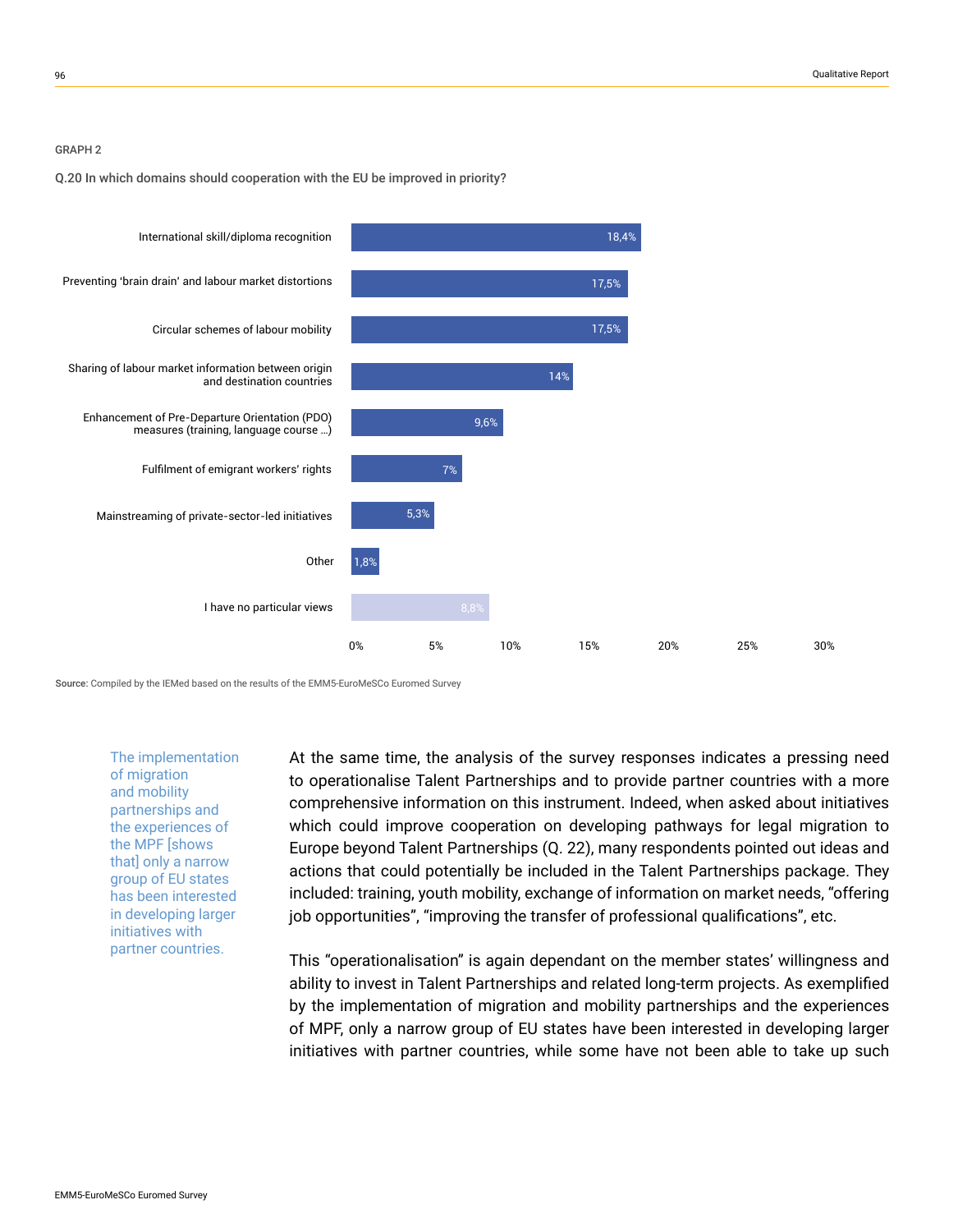endeavours due to structural shortcomings of their administrations (e.g. lack of staff experienced in project development and management, lengthy procedures etc.).

Talent Partnerships would allow, however, to tailor the offer to differentiated needs and expectations of partner countries. When considering the groups of the Maghreb and Mashreq countries, the survey indeed revealed differences in relation to the priority areas of cooperation and expected benefits from Talent Partnerships.

## Beyond Talent Partnerships

One of the areas which impede the mobility of migrant workers is still the visa policy and related rigid and complex procedures. Although research results unequivocally confirm that a (Neumayer, 2011, p. 901–907), the EU visa regime remains quite strict. Its effectiveness is further undermined by the divergent visa practices of member states (which retain in parallel the right to issue national visas), stringent requirements and a lack of alignment with the economic needs. Additionally, the expenses related to applying for a visa and the high price of its issue increase the cost of travel for all third-country nationals. Noteworthy, the EU visa policy was the common issue for respondents when asked about initiatives which would develop legal pathways to the EU other than Talent Partnerships (Q. 22), with respondents from Algeria being the most vocal group on that matter.

Other responses related to support for civil society, engagement of non-governmental organisations (NGOs) and actions towards cultural rapprochement. The postulates expressed in the 1995 Barcelona Declaration and Euro-Mediterranean Partnership in the area of social, cultural and human partnership  $-$  such as cultural exchanges, knowledge of other languages, implementation of educational and cultural programmes – are thus still valid for the partners in third counties. Democratisation programmes which intend to promote the rule of law, human rights, transparency and fairness of elections, the development of free media, the building of civil society and encouraging wide citizens' participation in public affairs are no less important. Implementation of any project under MPF or prospect Talent Partnership would require the involvement of various stakeholders in the country of origin. The stronger they are and the more stable and transparent the political and legal environment is, the more chances for success.

Last but not least, respondents from partner countries highlighted the need to invest in in education and training in the countries of origin. This could be done, among others, through the involvement of South Mediterranean counties in Erasmus+ projects.

Talent Partnerships would allow, however, to tailor the offer to differentiated needs and expectations of partner countries.

Talent Partnership would require the involvement of various stakeholders in the country of origin. The stronger they are and the more stable and transparent the political and legal environment is, the more chances for success

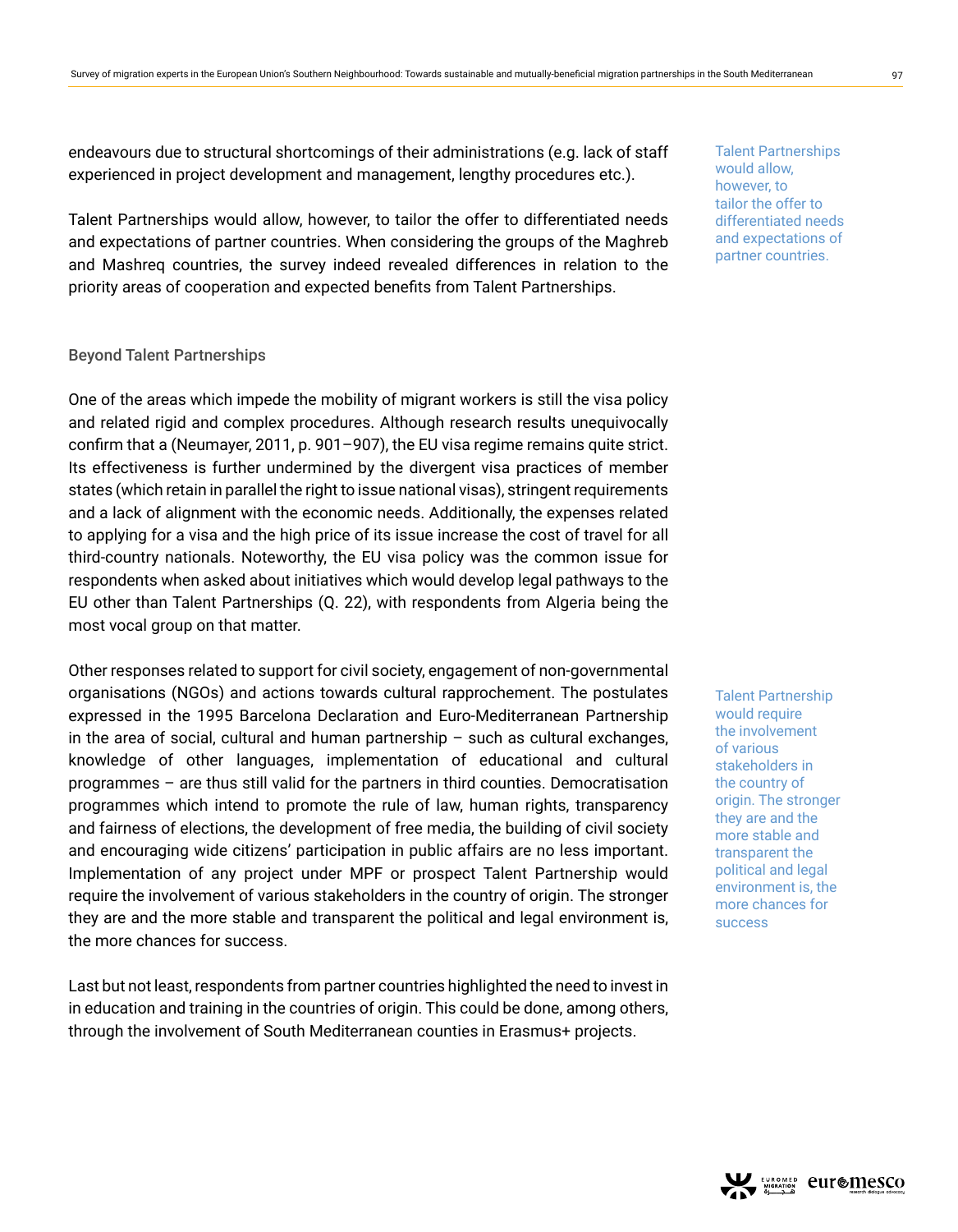# References

*Barcelona Declaration and Euro-Mediterranean Partnership.*  <https://eur-lex.europa.eu/legal-content/EN/TXT/?uri=LEGISSUM%3Ar15001>

Directive 2014/36/EU of the European Parliament and of the Council of 26 February 2014 on the conditions of entry and stay of third-country nationals for the purpose of employment as seasonal workers. [https://eur-lex.europa.eu/legal-content/en/](https://eur-lex.europa.eu/legal-content/en/TXT/?uri=celex%3A32014L0036) [TXT/?uri=celex%3A32014L0036](https://eur-lex.europa.eu/legal-content/en/TXT/?uri=celex%3A32014L0036).

*EU and Tunisia establish their Mobility Partnership.* (2014, March 3). European Commission. [https://ec.europa.eu/commission/presscorner/detail/en/IP\\_14\\_208](https://ec.europa.eu/commission/presscorner/detail/en/IP_14_208)

Gianaris, K (2020, May 21). *Spain: Moroccan female migrant workers on strawberry farms allegedly face sexual abuse.* Business & Human Rights Resource Centre. [https://www.business-humanrights.org/en/latest-news/spain-moroccan-female](https://www.business-humanrights.org/en/latest-news/spain-moroccan-female-migrant-workers-on-strawberry-farms-allegedly-face-sexual-abuse/l)[migrant-workers-on-strawberry-farms-allegedly-face-sexual-abuse/l](https://www.business-humanrights.org/en/latest-news/spain-moroccan-female-migrant-workers-on-strawberry-farms-allegedly-face-sexual-abuse/l)

González Enríquez, C. (2013). Circularity in a Restrictive Framework. In: A/ Triandafyllidou (Ed.), *Circular Migration between Europe and its Neighbourhood: Choice or Necessity?*. OUP Oxford. P. 129.

*Migration and mobility partnership signed between the EU and Morocco.* (2013, June 7). European Commission. [https://ec.europa.eu/commission/presscorner/detail/en/IP\\_13\\_513](https://ec.europa.eu/commission/presscorner/detail/en/IP_13_513)

*Moroccan women working in the strawberry farms of Huelva province. Working and housing conditions for women hired in their country of origin.* (2019). women's link worldwide. [https://www.womenslinkworldwide.org/en/files/3118/executive-report](https://www.womenslinkworldwide.org/en/files/3118/executive-report-moroccan-women-working-in-the-strawberries-farms-of-huelva-province.pdf)[moroccan-women-working-in-the-strawberries-farms-of-huelva-province.pdf](https://www.womenslinkworldwide.org/en/files/3118/executive-report-moroccan-women-working-in-the-strawberries-farms-of-huelva-province.pdf)

Neumayer E. (2011). On Detrimental Impact of Visa Restrictions on Bilateral Trade and Foreign Direct Investment. *Applied Geography,* Vol. 31 (3), p. 901–907.

Rasche, L. (2021, June 16). *Talent Partnerships. Fit for purpose?* Hertie School

Jacuque Delors Centre Policy Brief. [https://opus4.kobv.de/opus4-hsog/frontdoor/](https://opus4.kobv.de/opus4-hsog/frontdoor/deliver/index/docId/4017/file/210615_Talent_Partnerships_Rasche.pdf) [deliver/index/docId/4017/file/210615\\_Talent\\_Partnerships\\_Rasche.pdf](https://opus4.kobv.de/opus4-hsog/frontdoor/deliver/index/docId/4017/file/210615_Talent_Partnerships_Rasche.pdf)

*Study on Bilateral Labour Agreements and Social Security Agreements in North Africa.* (2017). ILO.